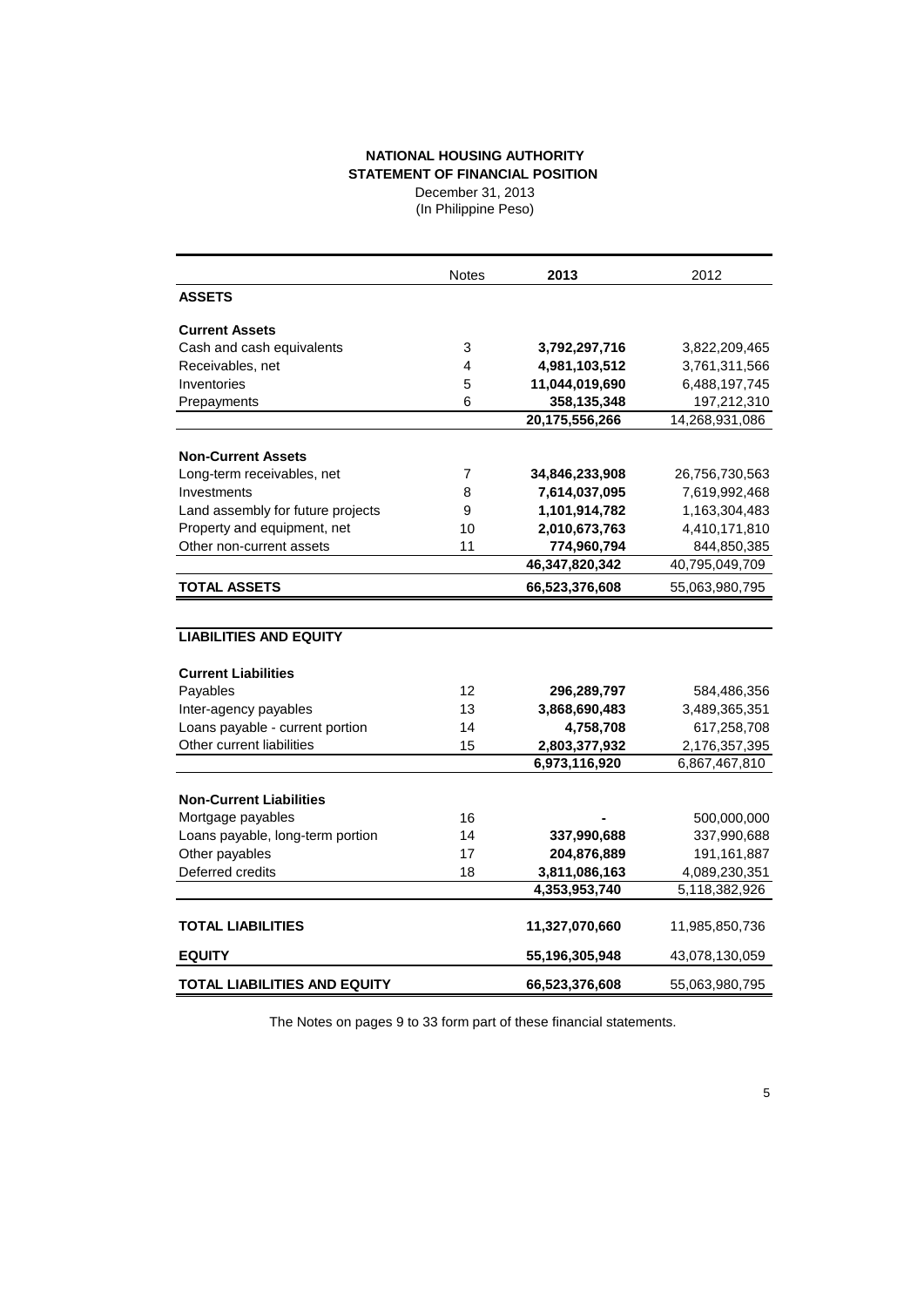## **NATIONAL HOUSING AUTHORITY STATEMENT OF COMPREHENSIVE INCOME**  For the Year Ended December 31, 2013

(In Philippine Peso)

|                                                 | Note | 2013           | 2012          |
|-------------------------------------------------|------|----------------|---------------|
| <b>INCOME</b>                                   |      |                |               |
| Subsidy income from the national government     | 22   | 12,051,858,000 | 5,066,583,955 |
| <b>Business income</b>                          |      | 1,096,305,484  | 969,594,625   |
| Service income                                  |      | 415,295,254    | 198,305,134   |
| Permits and licenses                            |      | 264,247        | 192,284       |
|                                                 |      | 13,563,722,985 | 6,234,675,998 |
| Other income-interest                           |      | 17,034,418     | 61,300,470    |
| <b>Gross income</b>                             |      | 13,580,757,403 | 6,295,976,468 |
| <b>EXPENSES</b>                                 |      |                |               |
| <b>Personal Services</b>                        |      |                |               |
| Salaries and wages                              |      | 415,146,865    | 421,386,070   |
| Other compensation                              |      | 209,681,811    | 286,630,404   |
| Personnel benefits contribution                 |      | 57,745,156     | 58,809,418    |
| Other personnel benefits                        |      | 51,825,171     | 50,890,459    |
|                                                 |      | 734,399,003    | 817,716,351   |
| <b>Maintenance and Other Operating Expenses</b> |      |                |               |
| Subsidy to other funds                          |      | 2,173,604,066  | 1,426,141,557 |
| Professional services                           |      | 193,651,012    | 124,792,579   |
| Supplies and materials expenses                 |      | 38,687,608     | 39,929,449    |
| Utility expenses                                |      | 34,508,216     | 31,008,652    |
| Repairs and maintenance                         |      | 25,661,717     | 12,759,355    |
| Depreciation                                    |      | 19,915,931     | 19,669,780    |
| Taxes, insurance premiums & other fees          |      | 11,802,246     | 28,613,275    |
| Traveling expenses                              |      | 11,252,227     | 11,343,685    |
| <b>Bad debts</b>                                |      | 8,280,467      | 10,868,328    |
| Communication expenses                          |      | 7,552,233      | 6,941,295     |
| Representation expenses                         |      | 4,565,645      | 3,994,807     |
| Rent expense                                    |      | 4,394,461      | 4,087,597     |
| Printing and advertising expenses               |      | 3,063,286      | 4,711,676     |
| Training and scholarship expenses               |      | 2,733,831      | 2,652,215     |
| Rewards and other claims                        |      |                | 511,150       |
| Extraordinary and miscellaneous expenses        |      | 147,081        | 143,797       |
| Other maintenance and operating expenses        |      | 37,875,987     | 34,471,598    |
|                                                 |      | 2,577,696,014  | 1,762,640,795 |
| <b>Financial Expenses</b>                       |      | 7,542,204      | 1,179,422     |
| <b>Total Expenses</b>                           |      | 3,319,637,221  | 2,581,536,568 |
|                                                 |      |                |               |
| <b>NET INCOME</b>                               |      | 10,261,120,182 | 3,714,439,900 |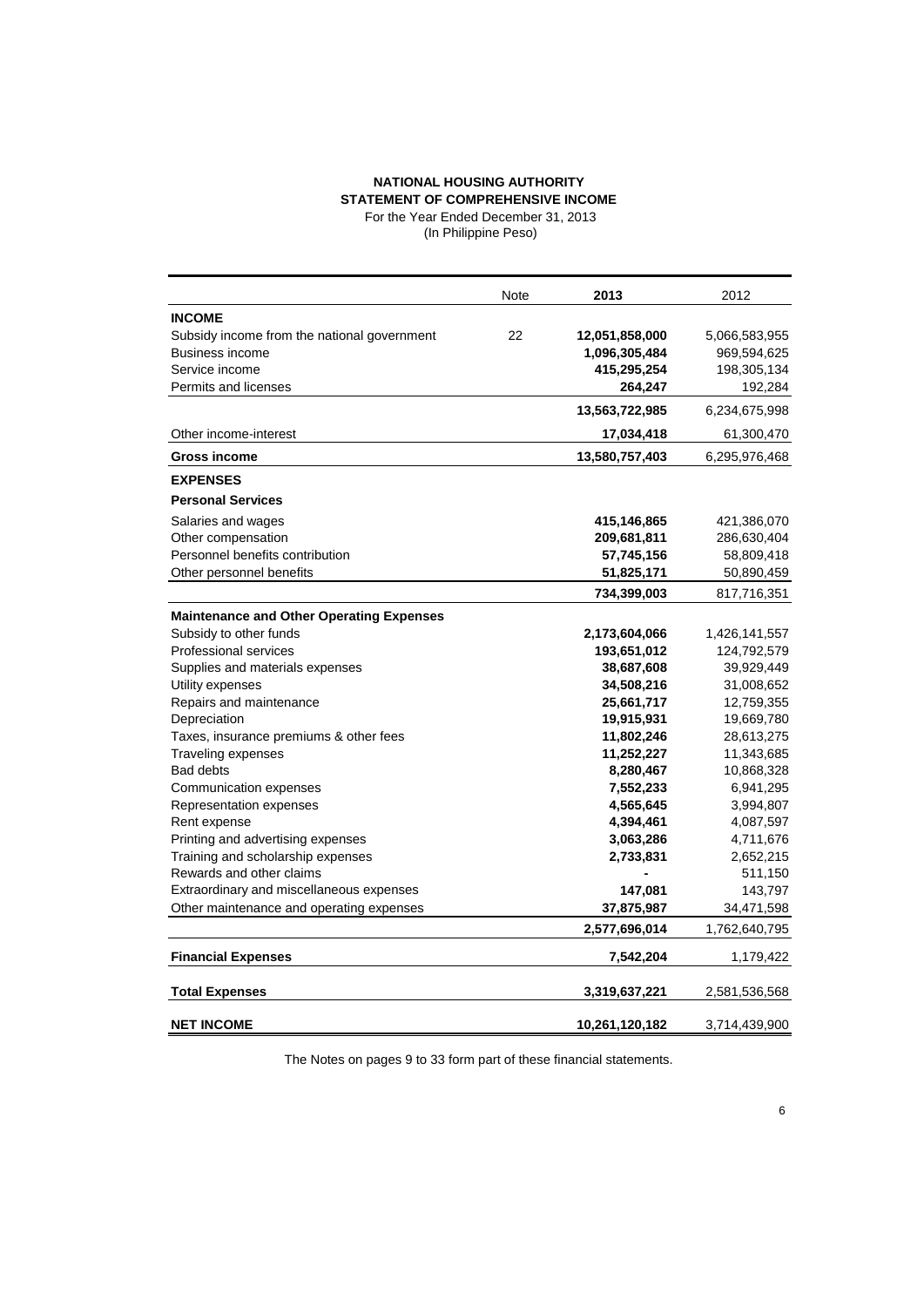## **NATIONAL HOUSING AUTHORITY STATEMENT OF CHANGES IN EQUITY**

For the Year Ended December 31, 2013

(In Philippine Peso)

|                                             |                      | Appraisal     |                | <b>Miscellaneous</b> |                  |                  |
|---------------------------------------------|----------------------|---------------|----------------|----------------------|------------------|------------------|
|                                             | <b>Capital Stock</b> | Capital       | <b>Donated</b> | Capital              | <b>Retained</b>  |                  |
|                                             | (Note 19)            | (Note 21)     | Capital        | (Note 20)            | <b>Earnings</b>  | Total            |
| Balance, January 1, 2012                    | 2,893,406,770        |               |                | 9,637,577,932        | 28,243,227,441   | 40,774,212,143   |
| Turned-over properties                      |                      |               |                | 62,955,902           |                  | 62,955,902       |
| Joint venture projects                      |                      |               |                | 37,820,160           |                  | 37,820,160       |
| Reclassification to appraisal capital       |                      | 6,127,219,012 |                | $-6,127,219,012$     |                  |                  |
| Reclassification to donated capital         |                      |               | 136,062,111    | $-136,062,111$       |                  |                  |
| Adjustments                                 |                      |               |                | $-11,495$            |                  | -11,495          |
| Net income for the year                     |                      |               |                |                      | 3,714,439,900    | 3,714,439,900    |
| Revaluation surplus of sold asset           |                      |               |                |                      | 800,328,879      | 800,328,879      |
| Correction of prior years' errors (Note 23) |                      |               |                |                      | $-2,269,182,515$ | $-2,269,182,515$ |
| Dividends for the year                      |                      |               |                |                      | -42,432,915      | $-42,432,915$    |
| Balance, December 31, 2012                  | 2,893,406,770        | 6,127,219,012 | 136,062,111    | 3,475,061,376        | 30,446,380,790   | 43,078,130,059   |
| Turned-over properties                      |                      |               |                | 187,831,186          |                  | 187,831,186      |
| <b>Smokey Mountain Reclamation Project</b>  |                      | 50,297,280    |                |                      |                  | 50,297,280       |
| Net income for the year                     |                      |               |                |                      | 10,261,120,182   | 10,261,120,182   |
| Revaluation surplus of sold asset           |                      |               |                |                      | 1,543,659,912    | 1,543,659,912    |
| Correction of prior years' errors (Note 23) |                      |               |                |                      | 270,840,686      | 270,840,686      |
| Dividends for the year                      |                      |               |                |                      | -195,573,357     | -195,573,357     |
| Balance, December 31, 2013                  | 2,893,406,770        | 6,177,516,292 | 136,062,111    | 3,662,892,562        | 42,326,428,213   | 55,196,305,948   |